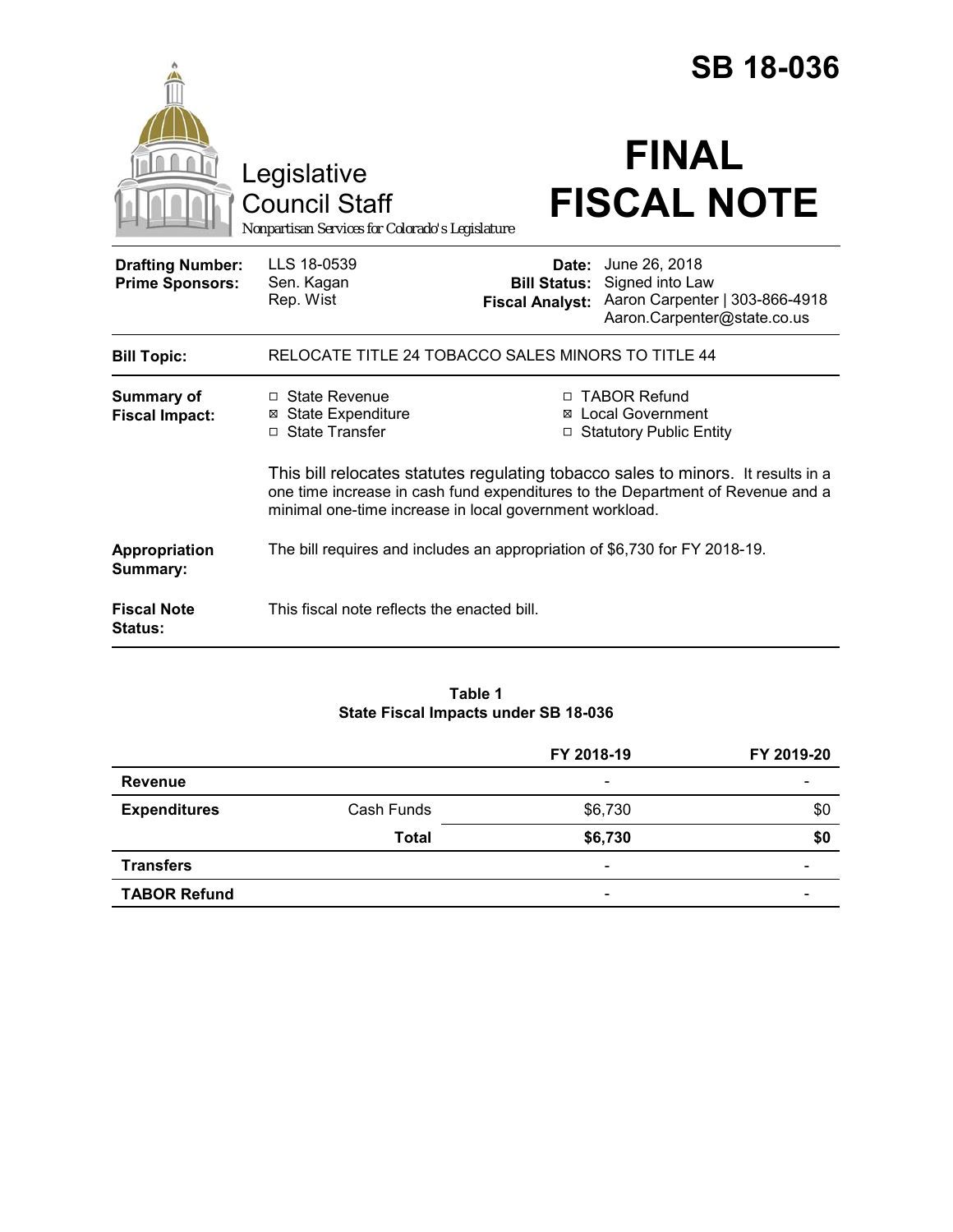June 26, 2018

## **Summary of Legislation**

This bill relocates statutes concerning regulation of tobacco sales to minors from Title 24 to the newly created Title 44 of the Colorado Revised Statutes and makes minor technical changes.

### **Background**

The Committee on Legal Services is currently supervising the Office of Legislative Legal Services in a two-year project to recodify Title 12 of the C.R.S., as directed by Senate Bill 16-163. In anticipation of this recodification, House Bill 17-1006 was enacted to allow agencies to request the Secretary of State to update statutory citations in the Code of Colorado Regulations without the agency notice, comment, or hearing requirements of the Administrative Procedure Act.

### **State Expenditures**

This bill increases cash fund expenditures to the Department of Revenue (DOR) by \$6,730 for FY 2018-19 only. Expenditures are shown in Table 2 and detailed below. The costs for citation books (\$772) and updates to the case management system (\$4,630) are required for both House Bill 18-1025 and this bill. Should both bills pass, only one appropriation is required for those costs.

| <b>Cost Components</b>         |       | FY 2018-19 | FY 2019-20               |
|--------------------------------|-------|------------|--------------------------|
| <b>Department of Revenue</b>   |       |            |                          |
| <b>Computer System Changes</b> |       | \$4,630    | $\overline{\phantom{0}}$ |
| <b>Updated Signage</b>         |       | \$1,328    | $\overline{\phantom{0}}$ |
| <b>Citation Books</b>          |       | \$772      | $\overline{\phantom{0}}$ |
|                                | Total | \$6,730    | $\blacksquare$           |

## **Table 2 Expenditures Under SB 18-036**

 *\* Centrally appropriated costs are not included in the bill's appropriation.*

**Computer system changes.** The Office of Information Technology (OIT) estimates that 46 hours of contractor work, at a cost of \$100.65 per hour, is needed to modify the case management system that DOR's Liquor Enforcement Division (LED) uses to track cases and violations. The system will need to be updated so citation numbers reflect the new title.

**Updated signage.** Under current law, any person that sells tobacco products must display a tobacco warning sign. An estimated 3,000 tobacco warning signs will be updated through the LED to include the new citations. The updated signs will increase expenditures in the Tobacco Education Cash Fund by \$1,328.

**Citation books.** The LED will update and order 80 new citation books with the new citations. It is estimated that this will increase expenditures in the Liquor Enforcement Cash Fund by \$772.